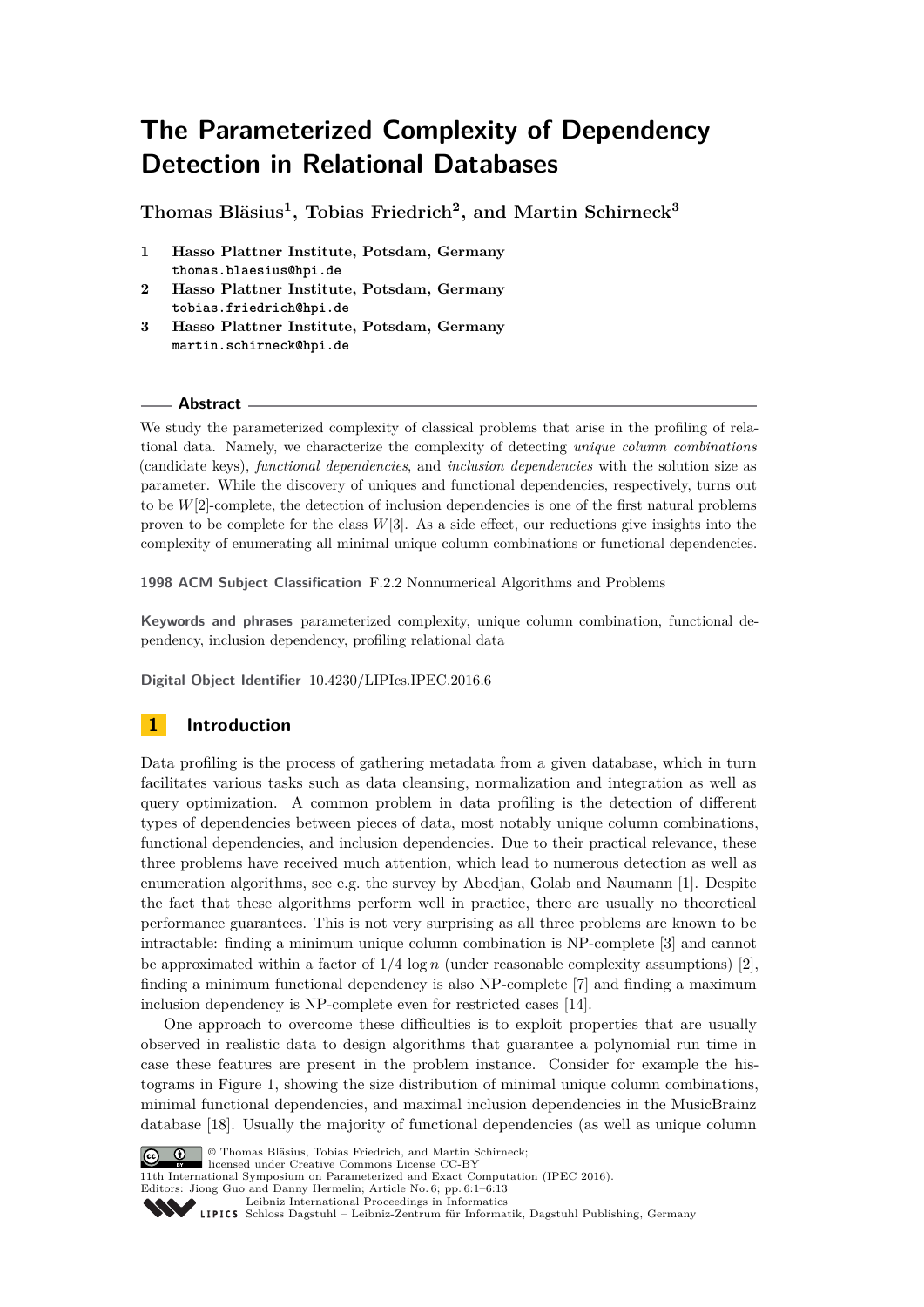<span id="page-1-0"></span>

**Figure 1** The number of minimal unique column combinations, minimal functional dependencies and maximal inclusion dependencies for given solution sizes in the MusicBrainz database.

combinations and inclusion dependencies) are rather small. Beside surrogate keys, giving rise to multiple functional dependencies of size 1, natural causalities also lead to small functional dependencies. For example, the name of an event together with the year in which it starts determines the year in which it ends, implying a functional dependency of size 2. Note that the starting year alone is not enough to infer this information. The name of the action, however, seems to indicate whether the event ends in the starting year or the following one.

Although the size *k* of the minimum functional dependency can in principle be (almost) as large as the total number of attributes, it appears to be a reasonable assumption that *k* is significantly smaller. It is thus very natural to ask whether the problem of finding a minimum functional dependency is *fixed-parameter tractable* (FPT) with respect to *k*, i.e., whether it can be solved in time  $O(f(k) \cdot p(n))$ , where p is a polynomial in the input size n, while  $f$  is an arbitrary function in the parameter  $k$ , but not in  $n$ . Note that the running time of an FPT-algorithm in general can still be superpolynomial. However, when assuming the parameter  $k$  to be bounded by a constant, one obtains a polynomial running time, in  $O(p(n))$ , whose order of growth does not depend on k. Hence, one can think of parameterized complexity as being a more fine-grained approach to complexity theory.

Parameterized complexity has been a great success in the design and analysis of algorithms [\[5,](#page-11-5) [11\]](#page-11-6). Nevertheless, its techniques have rarely been employed in the context of database theory so far. A notable exception is the complexity of database queries. Papadimitriou and Yannakakis [\[17\]](#page-12-2) considered this problem for different query languages using the size of the query or alternatively the number of variables as the parameter. They showed that presumably none of the variants admits an FPT-algorithm, as the resulting problems are at least  $W[1]$ -hard (some are actually  $W[t]$ -hard for any positive integer *t*,  $W[SAT]$ -hard or even *W*[P]-hard). For further results on the parameterized complexity of database queries see the survey by Grohe [\[13\]](#page-11-7). Besides queries, we are not aware of any algorithmic database problems that have been considered through the lens of parameterized complexity.

**Our Contribution and Outline.** We show that detecting minimum unique column combinations and minimum functional dependencies are both *W*[2]-complete problems. Also, we prove that finding maximum inclusion dependencies is *W*[3]-complete. Thereby we completely settle the parameterized complexity of these problems with the solution size as parameter. We would like to point out that the completeness for the class *W*[3] of a well-studied problem like the discovery of inclusion dependencies is quite surprising as natural problems are rarely *W*[3]-complete. In fact, besides a result by Chen and Zhang [\[4\]](#page-11-8) related to supply chain management, we are not aware of *any* natural  $W[t]$ -complete problem for  $t > 2$ .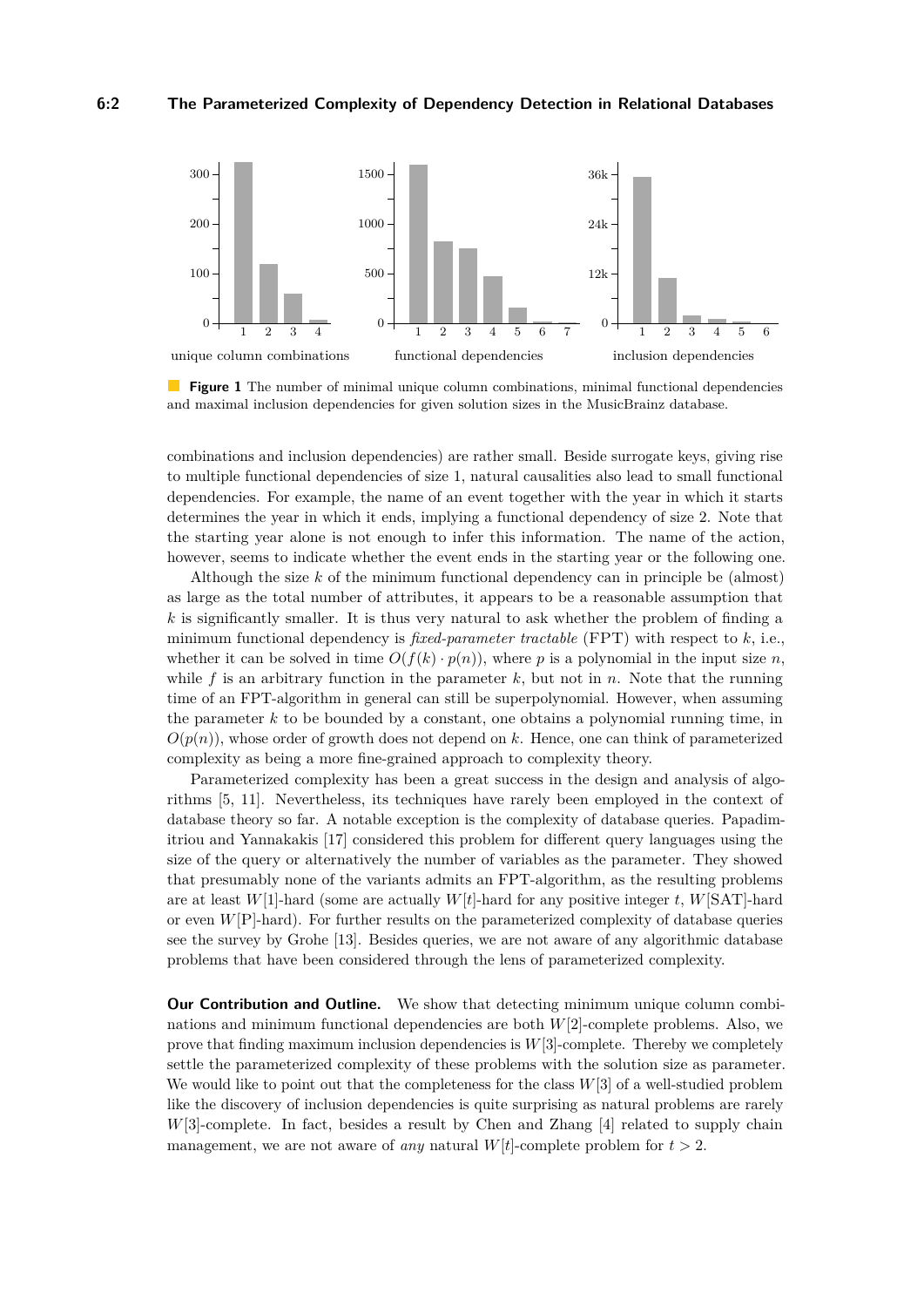In Section [2](#page-2-0) we give basic definitions and formal problem statements. In Section [3,](#page-4-0) we examine the detection of minimum unique column combinations as well as minimum functional dependencies. For the latter, we actually consider two variants, one for which the right hand side of the functional dependency is fixed and one in which it is variable. We show that all three problems are *W*[2]-complete. As a byproduct, our reductions (involving the problem Hitting Set) have certain implications on the computational hardness of enumerating all unique column combinations or functional dependencies of a given relation. See the end of Section [3](#page-4-0) for more details. In Section [4](#page-6-0) we show that finding minimum inclusion dependencies for a pair of relations is *W*[3]-complete. We also show that the problem remains *W*[3]-complete if both relations are defined over the same schema together with a fixed mapping between the columns of the tables. In Section [5,](#page-10-0) we conclude this paper by discussing alternative parameter choices as well as possible future research in general.

# <span id="page-2-0"></span>**2 Notation and Problems**

## **2.1 Parameterized Complexity**

For an instance *I* of a decision problem and a parameter  $k \in \mathbb{N}^+$ , the pair  $(I, k)$  is an instance of the corresponding *parameterized problem*. The running time of an algorithm is then considered not only in terms of the input size |*I*| but also in terms of *k*. A parameterized problem is *fixed-parameter tractable*, i.e., it belongs to the complexity class FPT, if a given instance can be solved in time  $O(f(k) \cdot p(|I|))$ , where p is a polynomial while f is an arbitrary computable function. We then also say that the algorithm runs in FPT*-time*.

Let  $P$  and  $P'$  be two parameterized problems. A *parameterized reduction* from  $P$  to  $P'$ is an algorithm running in FPT-time that maps an instance  $(I, k)$  of  $P$  to an equivalent instance  $(I', k')$  of  $P'$  such that the parameter  $k'$  depends only on the value of  $k$  (and not on  $|I|)$  . Note that an (hypothetical) FPT-algorithm for  $P^\prime$  would also yield an FPT-algorithm for *P* via this reduction. Hence, considering their parameterized complexity, *P* is at most as hard as  $P'$ , which we denote by  $P \leq_{\text{FPT}} P'$ . If conversely  $P' \leq_{\text{FPT}} P$  also holds, we say that *P* and *P*<sup> $\prime$ </sup> are FPT*-equivalent*.

The parameterized reduction leads to a hierarchy of complexity classes, the so-called *W-hierarchy*, by specifying a *complete* problem for each class. To define the desired family of problems, we employ Boolean formulas in propositional logic. Let  $\varphi$  be such a formula. A satisfying truth assignment for  $\varphi$  has *Hamming weight*  $k$  if exactly  $k$  variables are set to TRUE in this assignment; we also call the set of these *k* variables a *solution* for  $\varphi$ . The formula *ϕ* is *t-normalized* if it can be written as a conjunction of disjunctions of conjunctions of disjunctions (and so on) of literals with *t*−1 alternations between conjunction and disjunction. Observe that a Boolean formula is 2-normalized if it is in conjunctive normal form (CNF) and 3-normalized if it is a conjunction of subformulas in disjunctive normal form (DNF).

The problem Weighted *t*-normalized Satisfiability is to decide for a given *t*-normalized formula  $\varphi$  and a positive integer k whether  $\varphi$  has a weight k satisfying assignment; here *k* serves as the parameter. For any  $t \geq 1$ , a parameterized problem *P* is said to be in the complexity class  $W[t]$  in case  $P \leq_{\text{FPT}}$  WEIGHTED *t*-NORMALIZED SATISFIABILITY.<sup>[1](#page-2-1)</sup>

The classes FPT  $\subset W[1] \subset W[2] \subset \ldots$  form an ascending hierarchy and all inclusion are assumed to be proper, which is however still unproven [\[11\]](#page-11-6). The higher a problem ranks in the *W*-hierarchy the lower we consider the chances of finding an FPT-algorithm to solve it.

<span id="page-2-1"></span><sup>1</sup> We tacitly avoid the classical definition of *W*[*t*] via weft-*t*-depth-*d*-families of decision circuits. This is justified by the Normalization Theorem by Downey and Fellows [\[9,](#page-11-9) [10\]](#page-11-10).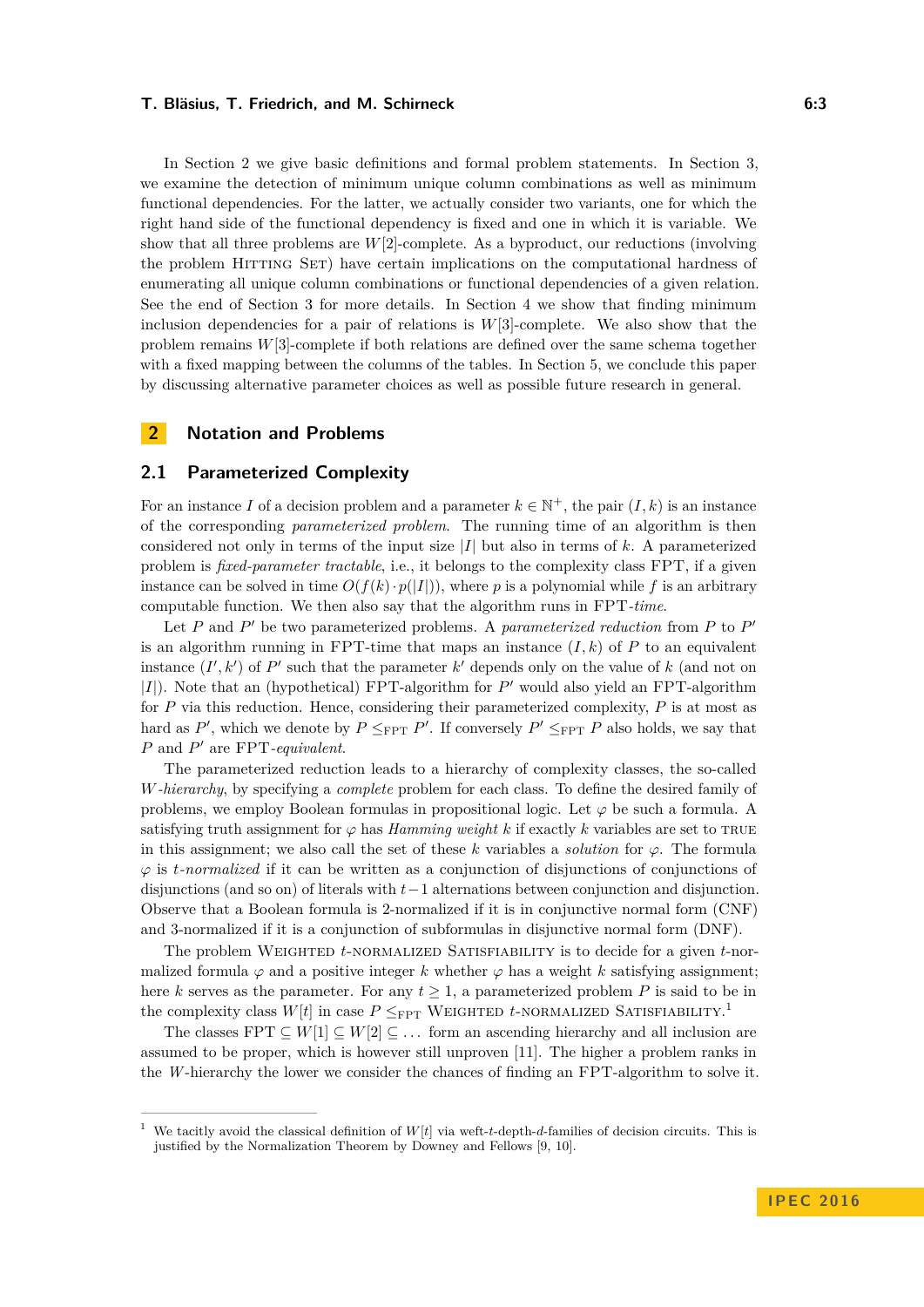### **6:4 The Parameterized Complexity of Dependency Detection in Relational Databases**

## **2.2 Dependencies in Relational Databases**

If not explicitly stated otherwise, notation regarding relational databases follows the survey by Abedjan et al. [\[1\]](#page-11-0). We let *R* and *S* be *relational schemata*, i.e., sets of *columns*; each column is associated with a set of admissible values. Symbols *X, Y* refer to sets of columns and symbols  $A, B$  refer to a single column, an *attribute*. We denote with  $r_i, r_j$  tuples whose entries, respectively, are indexed by some schema *R* and, for any subset  $X \subseteq R$  of columns, we let  $r_i[X]$  denote the sub-tuple of  $r_i$  consisting only of the entries indexed by X. In particular, *r<sup>i</sup>* [*A*] denotes the *value* of attribute *A* in *r<sup>i</sup>* . A set *r* of such tuples is an *instance* of schema *R* if, for any  $r_i \in r$  and  $A \in R$ , value  $r_i[A]$  is admissible for attribute *A*. Instances of schematas are called *relations* or *relational databases* (over the corresponding schema). With  $r[X]$  we denote the collection of all sub-tuples  $r_i[X]$  for  $r_i \in r$ .

Let r be an instance of schema *R*. A collection  $X \subseteq R$  of columns is called a *unique column combination* or *unique* if, for any two distinct tuples  $r_i \neq r_j$  in *r*, we have  $r_i[X] \neq r_j[X]$ . So the combination of values for *X* fully identifies a tuple of relation *r*. Otherwise, *X* is called a *non-unique*. The *size* of a unique *X* is the cardinality  $|X|$ . Clearly, any superset of a unique is unique and any subset of a non-unique is again non-unique. The problem Unique is to decide for a given relational database *r* and a positive integer *k* whether *r* has a unique column combination of size at most *k*. Unique is known to be NP-complete [\[3\]](#page-11-1).

A *functional dependency* (FD) over a schema R is an expression of the form  $X \to A$ for some set  $X \subseteq R$  of columns and an attribute  $A \in R$ . The set X is called the *left-hand side* (LHS) of the dependency and attribute *A* the *right-hand side* (RHS). A functional dependency  $X \to A$  *holds* in an instance r (of schema R) if any pair of tuples that agree on X also agree on A, i.e., if  $r_i[X] = r_j[X]$  implies  $r_i[A] = r_j[A]$  for any two tuples  $r_i, r_j \in r$ . Otherwise, the FD is said to *fail* in *r*. A functional dependency is *non-trivial* if  $A \notin X$  $(X \to A$  evidently holds if  $A \in X$ ). The *size* of an FD is the cardinality of its LHS. The problem FD is to decide for a given relational database *r* and a positive integer *k* whether there is a non-trivial functional dependency of size at most *k* that holds in *r*. The problem  $FD_{\text{fixed}}$  is to decide for a given attribute  $A \in R$ , whether there is such a functional dependency with right-hand side *A*. The restricted variant FD*fixed* is known to be NP-complete [\[7\]](#page-11-3).

At last we define inclusions between columns among different relations. Let *r* be an instance of schema *R* and *s* be an instance of *S*. For some  $X \subseteq R$ , let  $\sigma: X \to S$  be an injective map. Then the pair  $(X, \sigma)$  is an *inclusion dependency* (IND) if, for each tuple  $r_i \in r$ , there exists a tuple  $s_j \in s$  such that  $r_i[A] = s_j[\sigma(A)]$  for every  $A \in X$ , i.e.,  $r[X] \subseteq s[\sigma(X)]$ . If the map  $\sigma$  is given in the input, we simply say that *X* is the inclusion dependency. The *size* of an inclusion dependency is <sup>|</sup>*X*|. The problem IND is to decide for two relations *<sup>r</sup>* and *s* (over schemata *R* and *S*, respectively) and a positive integer *k* whether there is an inclusion dependency  $(X, \sigma)$  of size at least *k*. In case of  $R = S$  and  $\sigma$  being the identity mapping over *R*, the problem IND*fixed* is to decide whether there is an inclusion dependency *X* of size at least *k*. Detecting an inclusion dependency in a relational database is NP-complete [\[14\]](#page-11-4).

Note that the decision problems defined above do not depend upon asking for a solution of size at most/at least *k* as opposed to one of size exactly *k*. A functional dependency stays valid when adding arbitrary additional columns to the LHS. The same holds for unique column combinations. Conversely, if a pair of relations admits an inclusion dependency of size at least *k*, one can obtain one comprising exactly *k* columns by removing dispensable attributes. In this paper, we consider all the decision problems to be parameterized by the size of the respective solution. Thus, Unique, FD, FD*fixed*, IND and IND*fixed* refer to the corresponding parameterized problems with parameter *k*.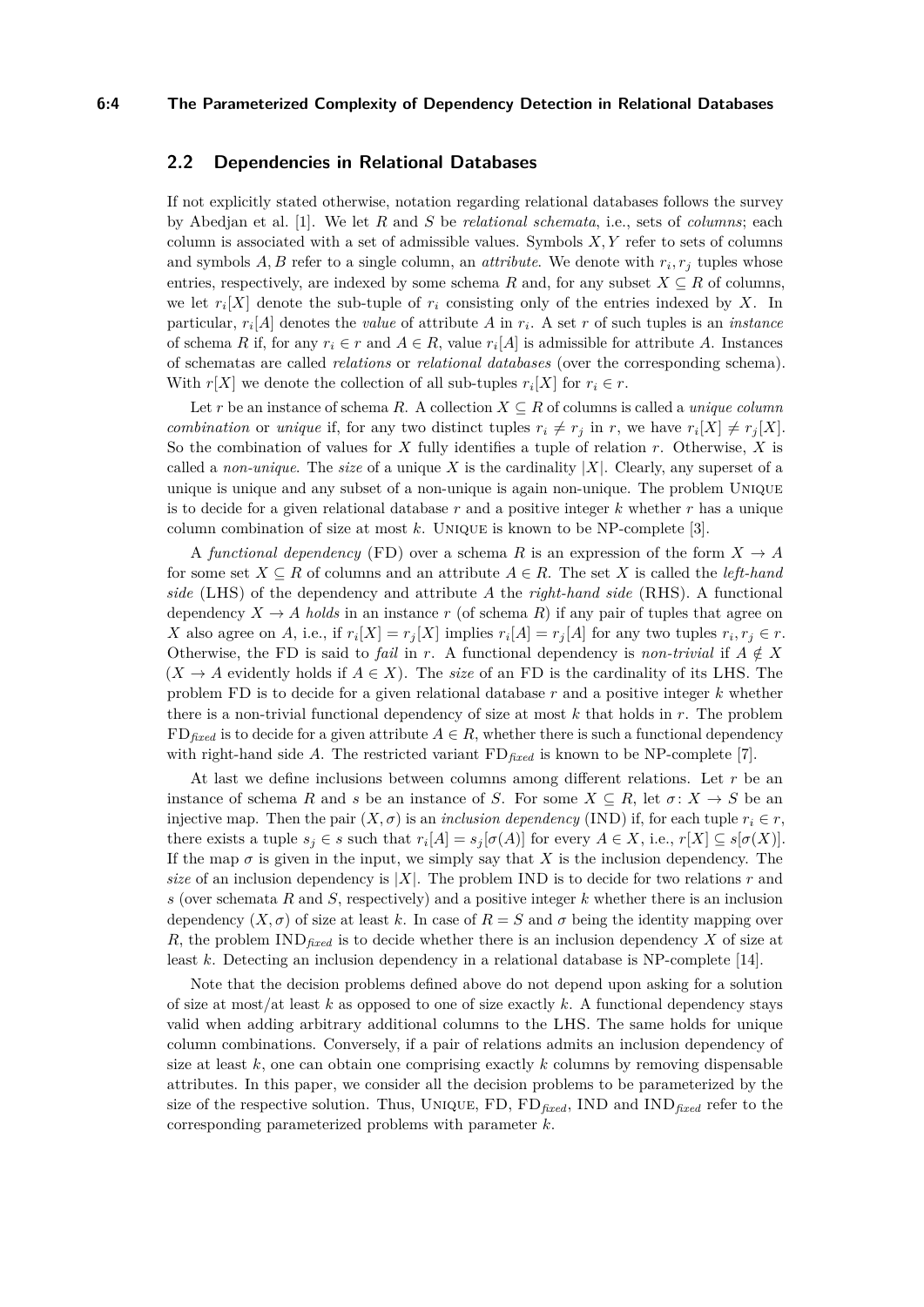<span id="page-4-1"></span>

|                                 |     |                     | $A$ $B$ $C$ $D$ $E$ |                |                           |                |                | $A$ $B$ $C$ $D$ |                |                     |           |                     |            | $A$ $B$ $C$              |             | - D                         |                        |  |
|---------------------------------|-----|---------------------|---------------------|----------------|---------------------------|----------------|----------------|-----------------|----------------|---------------------|-----------|---------------------|------------|--------------------------|-------------|-----------------------------|------------------------|--|
| $U = \{a, b, c, d, e\}$ 0 0 0 0 |     |                     |                     |                | $\overline{0}$            | $r_0 \, \zeta$ | $\cup$         | 2               | $\overline{1}$ |                     |           | $r_0 \infty$        |            | $\overline{2}$           |             |                             |                        |  |
| $Z_1 = \{a, b, c\}$             |     | $1 \quad 1 \quad 1$ |                     | $\overline{0}$ | $\overline{\phantom{0}}$  |                | $\mathbf{1}$   |                 | $\overline{1}$ | -1                  |           |                     |            |                          |             |                             |                        |  |
| $Z_2 = \{a, d, e\}$ 2 0 0 2 2   |     |                     |                     |                |                           |                | $\overline{2}$ |                 |                | $0 \quad 0 \quad 1$ | $\succ r$ |                     | $2\quad 0$ |                          | $0 \quad 1$ |                             | $\succ r$              |  |
| $Z_3 = \{b, d, e\}$ 0 3 0 3     |     |                     |                     |                | $\overline{\phantom{a}3}$ |                | 1              |                 |                | $2 \quad 2 \quad 0$ |           | $1 \quad 2 \quad 2$ |            |                          |             | $\overline{0}$              |                        |  |
| $Z_4 = \{b, c\}$                |     | $0\quad 4$          | 4 0                 |                | $\overline{0}$            |                | $\theta$       | 1               |                | 2 0 J               |           |                     |            |                          |             | $0 \quad 1 \quad 2 \quad 0$ |                        |  |
|                                 |     |                     |                     |                |                           |                |                |                 |                |                     |           | $r_B$ 0             |            | $\overline{\phantom{m}}$ |             | 11                          |                        |  |
|                                 |     |                     |                     |                |                           |                |                |                 |                |                     |           |                     |            |                          |             | $r_C$ 0 2 - 1               | $\succ r' \setminus r$ |  |
|                                 |     |                     |                     |                |                           |                |                |                 |                |                     |           |                     |            |                          |             | $r_{D}$ 0 2 1 - 1           |                        |  |
|                                 | (a) |                     |                     |                |                           |                |                |                 |                |                     |           | (b)                 |            |                          |             |                             |                        |  |

**Figure 2** (a) An instance of HITTING SET and its equivalent instance of UNIQUE. (b) An instance *r* of problem  $FD_{\text{fixed}}$  with fixed RHS *A* and the resulting instance  $r'$  of problem FD. Note that the functional dependency  $AB \to D$  holds in *r* but not in *r'*.

## <span id="page-4-0"></span>**3 Unique Column Combinations and Functional Dependencies**

It is a well-known phenomenon that throughout the fields of database design and data profiling theoreticians as well as practitioners are frequently confronted with the task of finding an inclusion-minimal collection of items that has a non-empty intersection with each member of a prescribed family of sets [\[1,](#page-11-0) [6,](#page-11-11) [16\]](#page-12-3). Thus, they aim to solve instances of the so-called HITTING SET problem. In this section we show that this encounter is somewhat inevitable in the sense that detecting uniques or functional dependencies is both *exactly* as hard as finding a hitting set in terms of parameterized complexity.

HITTING SET is formally defined as follows. For a finite system of subsets  $\mathcal{Z} \subset \mathcal{P}(U)$  of some finite ground set *U*, a set  $H \subseteq U$  is called *hitting set* iff for all  $Z \in \mathcal{Z}$ ,  $H \cap Z \neq \emptyset$ . The problem Hitting Set is to decide for a positive integer *k* whether there is a hitting set *H* with  $|H| \leq k$ . HITTING SET is NP-complete [\[15\]](#page-11-12) and *W*[2]-complete with respect to *k* [\[11\]](#page-11-6). Hence, we can utilize it to show the *W*[2]-completeness of the dependency problems at hand.

More precisely, in this section we establish a (seemingly ascending) chain of problems via parameterized reductions. This chain consists of problems Hitting Set, Unique, FD*fixed*, FD and Weighted 2-normalized Satisfiability in that order. As the first and last problem are both *W*[2]-complete and thus FPT-equivalent, this in fact proves equivalence (and hence  $W[2]$ -completeness) for the other problems as well. Due to space constraints, we only sketch key ideas for the first three reductions (Hitting Set to Unique, Unique to FD*fixed* and FD*fixed* to FD).

## <span id="page-4-2"></span> $▶$  **Lemma 1.** HITTING SET  $\leq$ <sub>FPT</sub> UNIQUE  $\leq$ <sub>FPT</sub> FD<sub>*fixed*</sub>  $\leq$ <sub>FPT</sub> FD.

Proof (sketch). The first reduction regarding HITTING SET and UNIQUE is a straightforward translation of the sets to hit into tuples of a relational database, cf. Figure [2.](#page-4-1)(a). For the second reduction, the main idea is to add an extra column serving as a tuple ID and to subsequently show that a column combination is unique just in case it is the LHS of a functional dependency pointing to this ID. The last reduction is established by adding to a given relation copies of an already present tuple, "ruling out" a different entry in each copy, see Figure [2.](#page-4-1)(b). This then invalidates functional dependency with unwanted RHS.

In the next lemma we prove that every instance of FD can be expressed by an equivalent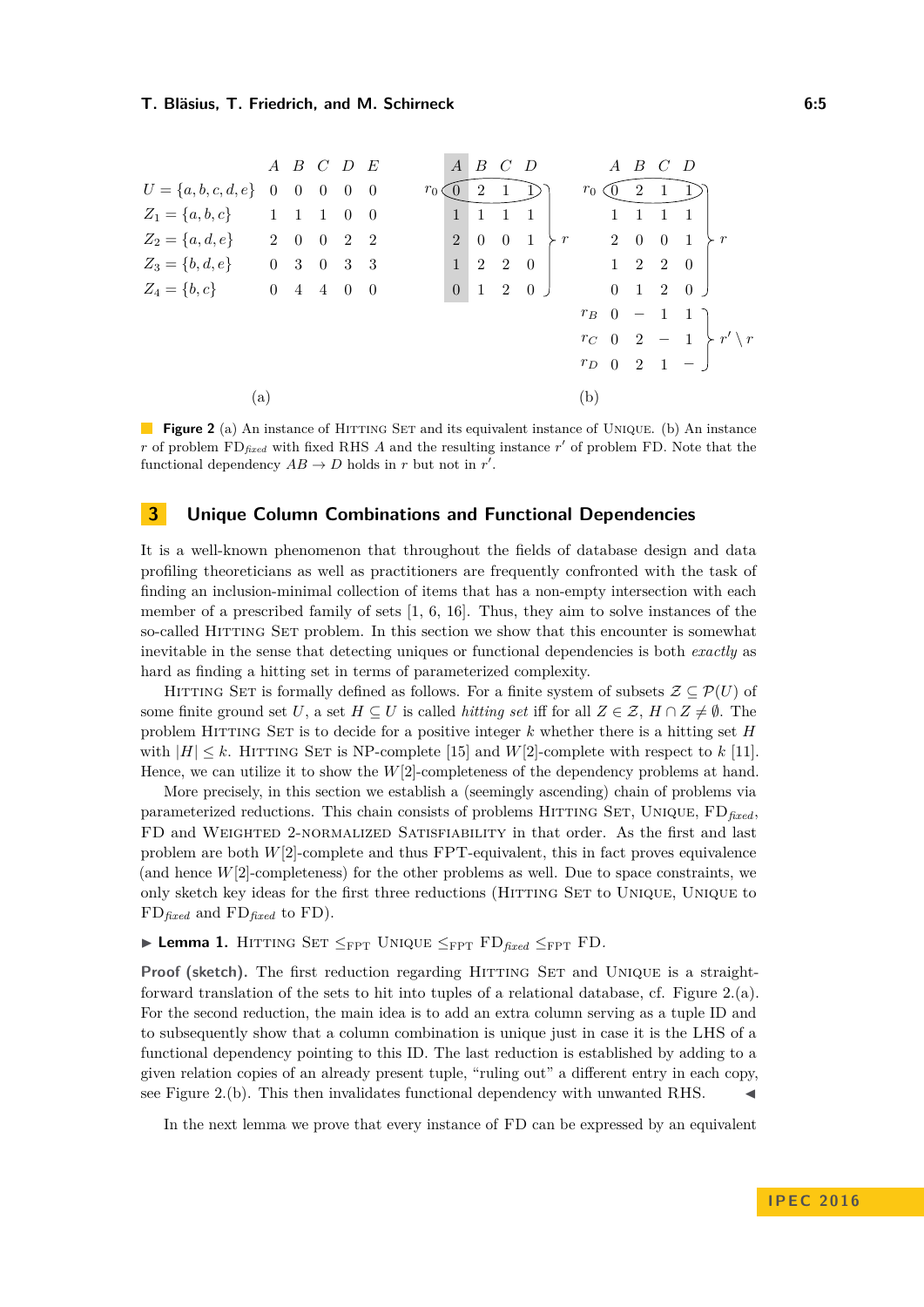#### **6:6 The Parameterized Complexity of Dependency Detection in Relational Databases**

Boolean CNF-formula, establishing the reduction from FD to Weighted 2-normalized SATISFIABILITY. This is the main result of this section.

<span id="page-5-0"></span><sup>I</sup> **Lemma 2.** FD <sup>≤</sup>FPT Weighted <sup>2</sup>-normalized Satisfiability*.*

**Proof.** Given a relation *r* (over some schema *R*), we derive a propositional formula that has a satisfying truth assignment of weight  $k+1$  if and only if there is a non-trivial functional dependency of size *k* that holds in *r*. The formula will be in CNF and hence 2-normalized. We use two types of variables distinguished by their semantic purpose, namely, the elements of  $\text{Var}_R = \{x_A \mid A \in R\}$  and  $\text{Var}'_R = \{x'_A \mid A \in R\}$ . A variable from  $\text{Var}_R$  being set to TRUE denotes that the corresponding attribute appears on the LHS of the FD; for  $\text{Var}'_R$ , this denotes that the attribute is the RHS. Consequently, we want to ensure that any satisfying assignment chooses exactly one variable from  $Var'_R$  while the corresponding variable in  $Var_R$ is not chosen. We achieve this as follows. First, define some clause

$$
c_R = \bigvee_{x'_A \in \text{Var}'_R} x'_A.
$$

Then, for any two distinct attributes  $A \neq B$ , the clause

$$
c_{A,B} = \neg x'_A \lor \neg x'_B.
$$

Finally, we set, for every  $A \in R$ ,

$$
c_A = \neg x'_A \lor \neg x_A.
$$

We note that the clauses  $c_{A,B}$  and  $c_A$  are only added to smooth the analysis, the correctness of the reduction does not depend upon their presence. Clause *c<sup>R</sup>* however is essential. Now, for any possible RHS  $A \in R$  and any two tuples  $r_i, r_j \in r$  with  $r_i[A] \neq r_j[A]$ , let

$$
c_{A,r_i,r_j} = \neg x'_A \vee \bigvee_{\substack{B \in R \setminus A \\ r_i[B] \neq r_j[B]}} x_B.
$$

That is, clause  $c_{A,r_i,r_j}$  contains the negative literal of the variable from  $\text{Var}'_R$  corresponding to the RHS and the positive literal of any variable in Var*<sup>R</sup>* that corresponds to *another* attribute on which  $r_i$  and  $r_j$  disagree. Intuitively speaking, clause  $c_{A,r_i,r_j}$  states that if  $A$  is the RHS of a non-trivial FD holding in *r*, then the LHS has to contain at least one of the attributes  $B \neq A$  such that  $r_i[B] \neq r_j[B]$ . We assemble the following Boolean formulas:

$$
\varphi_{\text{RHS}} = c_R \wedge \bigwedge_{\substack{A,B \in R \\ A \neq B}} c_{A,B} \wedge \bigwedge_{A \in R} c_A;
$$

as well as, for each possible RHS  $A \in R$ ,

$$
\varphi_A = \bigwedge_{\substack{r_i, r_j \in r \\ r_i[A] \neq r_j[A]}} c_{A, r_i, r_j}
$$

and their conjunction

$$
\varphi_{\text{LHS}} = \bigwedge_{A \in R} \varphi_A.
$$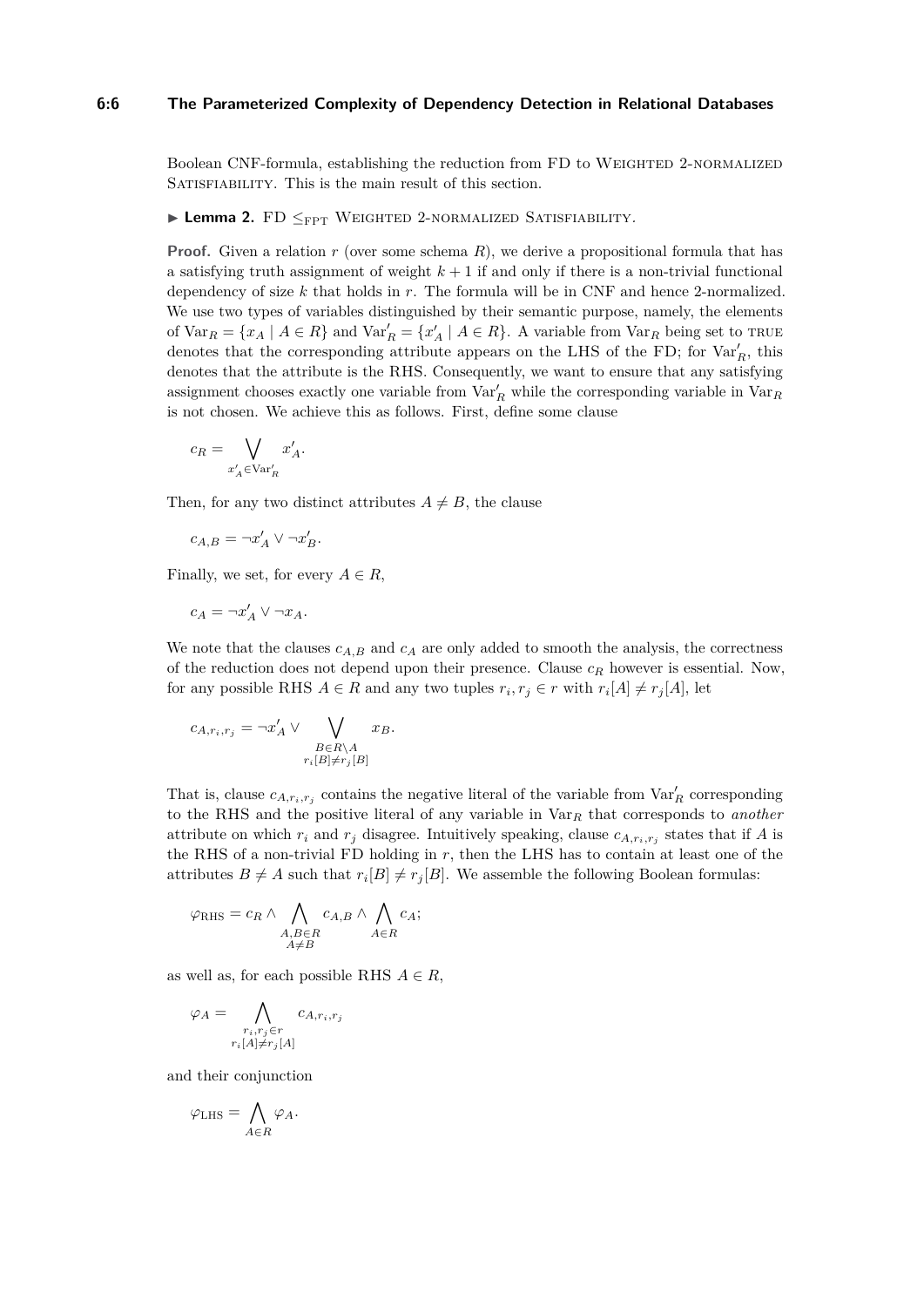At last, we take  $\varphi_{FD} = \varphi_{LHS} \wedge \varphi_{RHS}$  as the result of the reduction. In total,  $\varphi_{FD}$  has at most  $|R|^2 + |R||r|^2$  clauses with at most  $|R|$  literals each and a representation of  $\varphi_{FD}$  is computable in time polynomial in the input size.

Regarding the correctness of this reduction, recall that we claimed  $\varphi_{FD}$  to have a weight *k* + 1 satisfying assignment just in case there is a non-trivial functional dependency of size *k* in *r*. First assume we are given a satisfying assignment for subformula  $\varphi_{RHS}$ . This ensures that exactly one variable  $x'_A \in \text{Var}'_R$  is set to TRUE, which uniquely determines an attribute *A*. The variables in  $\text{Var}_R$  that are set to TRUE determine a set *X*, i.e.,  $B \in X$  iff  $x_B$  is set to TRUE. Note that  $A \notin X$  is enforced by clause  $c_A$ . Thus, a satisfying assignment for  $\varphi_{RHS}$ defines a non-trivial functional dependency  $X \to A$ . We show that this FD holds in *r* if and only if the assignment additionally fulfills subformula  $\varphi$ <sub>LHS</sub>.

Suppose that  $X \to A$  holds in *r*. Then all variables in  $\text{Var}'_R$  are set to FALSE, except  $x'_A$ , automatically satisfying clauses  $c_{B,r_i,r_j}$  for all attributes  $B \neq A$ . It remains to show that  $c_{A,r_i,r_j}$  is satisfied for every pair of tuples  $r_i, r_j \in r$  with  $r_i[A] \neq r_j[A]$ . Since  $X \to A$  holds, *X* includes, for every such pair, an attribute *B* such that  $r_i[B] \neq r_j[B]$ . Clause  $c_{A,r_i,r_j}$  in turn comprises the literal  $x_B$ , which is satisfied by above assignment. Conversely, assume  $X \to A$  fails in *r*. Then there is a pair of tuples  $r_i, r_j \in r$  such that  $r_i[A] \neq r_j[A]$  but  $r_i[X] = r_j[X]$ . The clause  $c_{A,r_i,r_j}$  does not contain any variables  $x_B$  such that  $B \in X$ . As a result, all literals in  $c_{A,r_i,r_j}$  for variables from  $\text{Var}_R$  evaluate to FALSE. Literal  $\neg x'_A$ , however, is FALSE as well as *A* is the RHS.

The reductions in Lemma [1](#page-4-2) and [2,](#page-5-0) and the fact that HITTING SET and WEIGHTED 2-normalized Satisfiability are both *W*[2]-complete yield the following theorem.

## $\blacktriangleright$  **Theorem 3.** *The problems* UNIQUE,  $FD_{fixed}$  *and*  $FD$  *are*  $W[2]$ *-complete.*

We point out that our reductions have some further implications beyond the scope of parameterized complexity. Our reduction from FD*fixed* to FD, is actually a polynomial-time reduction and thus proves that FD is NP-hard. As the problem is also trivially contained in NP, it is in fact NP-complete. This is not very surprising, but has only been proven for the restricted case FD*fixed* before. More importantly, the parameterized reduction from Hitting Set to Unique, also runs in polynomial time and establishes a one-to-one correspondence between inclusion-wise minimal hitting sets and unique column combinations. Thus, *enumerating* all uniques is at least as hard as enumerating all hitting sets. Using the techniques presented in this section, it is not hard to extend this observation to the task of enumerating all FDs with a fixed RHS or all FDs in general. Finding all hitting sets is also known by the name Transversal Enumeration for hypergraphs and is notoriously difficult [\[12\]](#page-11-13). Up until now, there is no output-polynomial algorithm known for this problem. Hence, it is quite astonishing that the enumeration problems arising in data profiling can be solved in reasonable time on practical data sets [\[1\]](#page-11-0). Regarding the opposite direction, we would like to mention that there is a straight-forward polynomial reduction from FD*fixed* to Hitting Set that additionally shows that enumerating FDs with fixed RHS or (and thus uniques) is also *at most* as hard as enumerating hitting sets. It is still unknown, however, whether this holds for arbitrary functional dependencies as well.

## <span id="page-6-0"></span>**4 Inclusion Dependencies**

In this section, we identify the detection of inclusion dependencies as one of the first natural problems to be complete for the parameterized class *W*[3]. More precisely, we show that both IND and IND*fixed* are FPT-equivalent to a *W*[3]-complete parameterized version of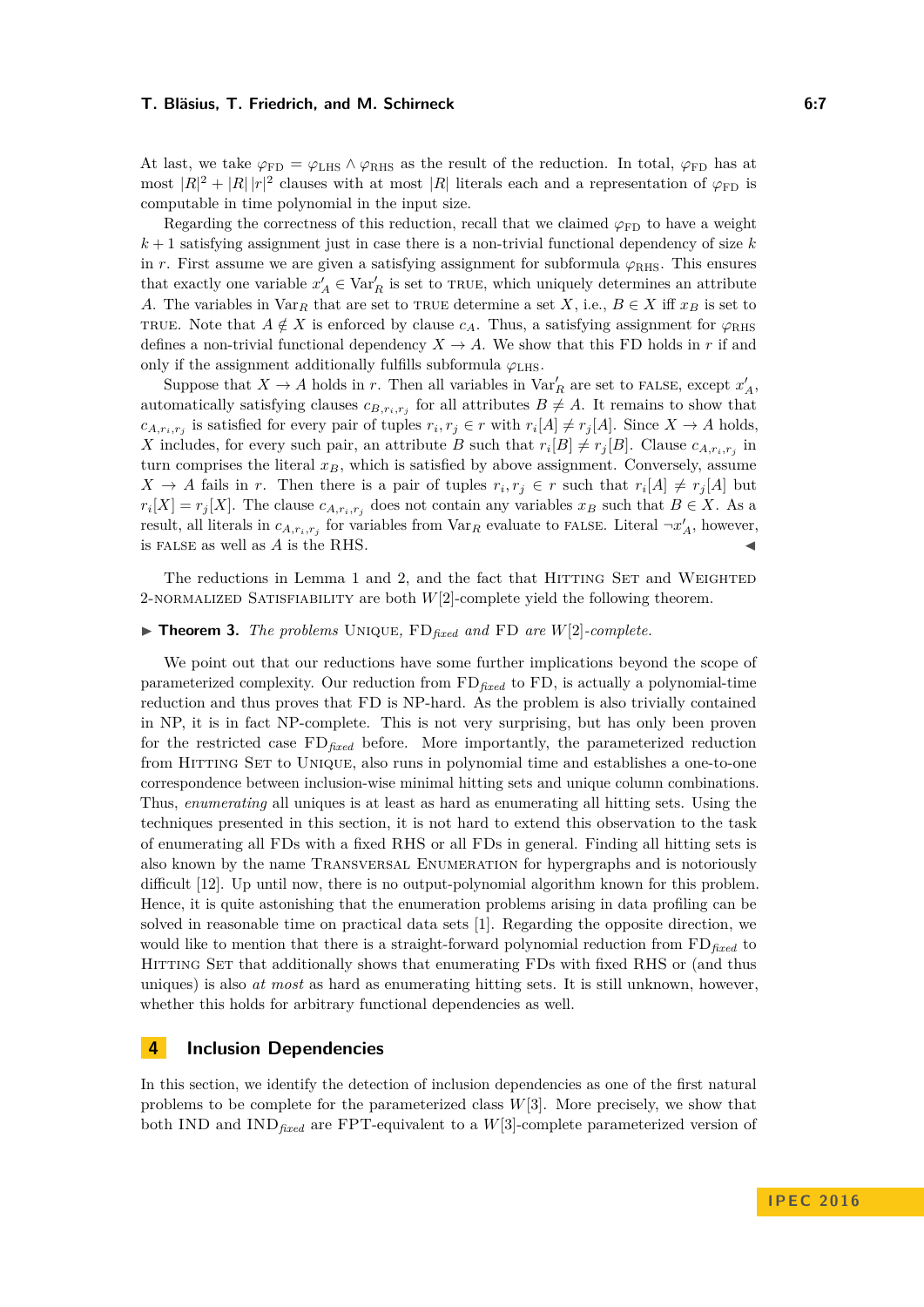#### **6:8 The Parameterized Complexity of Dependency Detection in Relational Databases**

the satisfiability problem for certain Boolean formulas. Recall that a propositional formula is 3-normalized if it is a conjunction of disjunctions of conjunctions of literals. A formula is *antimonotone* if it only contains negative literals as, e.g., in the following expression

$$
((\neg a \wedge \neg b) \vee (\neg c \wedge \neg d)) \wedge ((\neg a \wedge \neg c) \vee (\neg b \wedge \neg d)).
$$

It is antimonotone, 3-normalized and admits a satisfying assignments of Hamming weight 0 and 1, but none of larger weight. The problem WEIGHTED ANTIMONOTONE 3-NORMALIZED SATISFIABILITY (WA3NS) is to decide for a 3-normalized antimonotone formula  $\varphi$  and a positive integer *k* whether  $\varphi$  has a weight *k* satisfying assignment. Although it seems to be a unreasonably restricted case of Weighted 3-normalized Satisfiability, WA3NS is *W*[3]-complete in its own right when parameterized by *k* [\[8,](#page-11-14) [9\]](#page-11-9). As all literals in WA3NS are negative, every subset of a solution is a solution. Thus, asking for a solution of size exactly *k* is again equivalent to asking for a solution of size at least *k*.

## <span id="page-7-2"></span>**4.1 IND is in W[3]**

In this subsection, we show that both variants of the IND problem are members of the parameterized class  $W[3]$ . As a first step, we reduce the special case  $IND_{fixed}$  to the (seemingly) more general problem IND.

<span id="page-7-1"></span> $\blacktriangleright$  **Lemma 4.** IND<sub>fixed</sub>  $\leq_{\text{FPT}}$  IND.

**Proof.** Let *r* and *s* be two relations over the same schema *R* forming an instance of problem IND<sub>fixed</sub>. We introduce a new tuple  $t^- = (-A)_{A \in R}$ , where each " $-A$ " is a unique symbol not used anywhere in the relations *r* or *s*. Note that (*r, s*) has an inclusion dependency of size *k* with the identity as the fixed mapping if and only if  $(r \cup \{t^-\}, s \cup \{t^-\})$  has one. It is easy to see that  $(r \cup \{t^-\}, s \cup \{t^-\})$  interpreted as an instance of IND (now without prescribed mapping) has an inclusion dependency  $(X, \sigma)$  if and only if  $\sigma$  is the identity and X is an inclusion dependency for  $(r, s)$ , which implies the claim.

To reduce IND to WA3NS we construct from the two relations an antimonotone formula which has a weight *k* satisfying assignment if and only if the relations have an inclusion dependency of the same size. For this, we use a correspondence between *pairs* of attributes of the relational schemata and Boolean variables.

## <span id="page-7-0"></span> $\blacktriangleright$  **Theorem 5.** IND  $\leq_{\text{FPT}}$  WA3NS.

**Proof.** Let  $R = \{A_1, \ldots, A_{|R|}\}$  and  $S = \{B_1, \ldots, B_{|S|}\}$  be two schemata. We introduce a Boolean variable  $x_{m,n}$  for each pair of attributes  $A_m \in R$  and  $B_n \in S$ . We let Var<sub>P</sub> denote the set of variables corresponding to a collection  $P \subseteq R \times S$  of such pairs. Consider subsets  $X \subseteq R$  and  $Y \subseteq S$  together with a bijection  $\sigma \colon X \to Y$ . From this we can construct a truth assignment by setting variable  $x_{m,n}$  to true iff  $A_m \in X$  and  $\sigma(A_m) = B_n$  (implying  $B_n \in Y$ ). The resulting assignment has weight  $|X|$  and the collection of all possible configurations  $(X, \sigma)$ is uniquely described by  $Var_{R\times S}$  and the truth assignments obtained this way. Moreover, these assignments all satisfy the following Boolean formula.

$$
\varphi_{\mathrm{map}} = \left( \bigwedge_{m=1}^{|R|} \bigwedge_{n=1}^{|S|-1} \bigwedge_{n'=n}^{|S|} (\neg x_{m,n} \vee \neg x_{m,n'}) \right) \quad \wedge \quad \left( \bigwedge_{n=1}^{|S|} \bigwedge_{m=1}^{|R|-1} \bigwedge_{m'=m}^{|R|} (\neg x_{m,n} \vee \neg x_{m',n}) \right).
$$

The first half of  $\varphi_{\text{map}}$  states that, for every pair of variables  $x_{m,n}$  and  $x_{m,n'}$  such that  $n \neq n'$ , at most one of them is set to TRUE; the second half is satisfied if the same holds for all pairs  $x_{m,n}$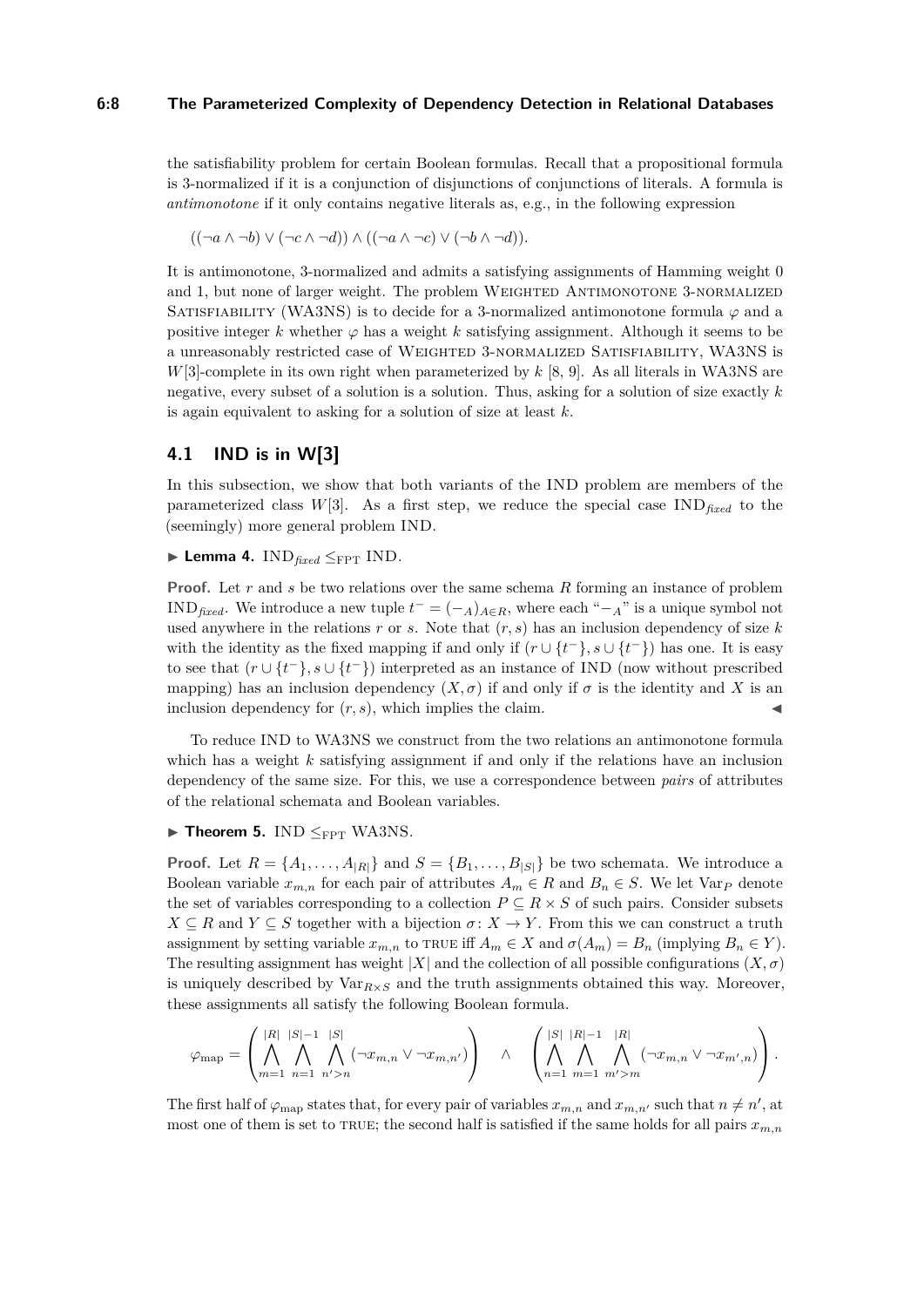and  $x_{m',n}$  such that  $m \neq m'$ . Conversely, given a satisfying assignment for  $\varphi_{\text{map}}$ , we obtain sets  $X = \{A_m \mid \exists 1 \leq n \leq |S| : x_{m,n} = \text{TRUE}\}$  and  $Y = \{B_n \mid \exists 1 \leq m \leq |R| : x_{m,n} = \text{TRUE}\}$ as well as a bijection  $\sigma: X \to Y$  by setting  $\sigma(A_m) = B_n$  iff  $x_{m,n}$  is TRUE. So  $\varphi_{\text{map}}$  is *exactly* fulfilled by the assignments described above.

We now formalize the requirement that  $(X, \sigma)$ , for some set  $X \subseteq R$ , actually is an inclusion dependency. First, assume that the relations  $r$  and  $s$  consist of a single tuple  $r_i$  and  $s_j$ , respectively. We say a pair  $(A_m, B_n)$  is *forbidden* for  $r_i$  and  $s_j$  if  $r_i[A_m] \neq s_j[B_n]$ . Let  $F_{i,j}$  be the set of all forbidden pairs. Then  $(X, \sigma)$  is an inclusion dependency if  $x_{m,n}$  is set to FALSE for all pairs  $(A_m, B_n) \in F_{i,j}$ . In terms of Boolean formulas, this is represented as

$$
\varphi_{i,j} = \bigwedge_{x \in \mathrm{Var}_{F_{i,j}}} \neg x.
$$

It follows that  $(X, \sigma)$  is an inclusion dependency if and only if the corresponding variable assignment satisfies both  $\varphi_{\text{map}}$  and  $\varphi_{i,j}$ .

Now suppose *s* has multiple tuples (while *r* is still considered to have only one).  $(X, \sigma)$  is an inclusion dependency for (*r, s*) just in case it is an inclusion dependency for *at least one* instance  $(r, \{s_i\})$ ,  $1 \leq j \leq |s|$ . If also *r* has more than one tuple, then  $(X, \sigma)$  is an inclusion dependency for  $(r, s)$  if it is one in *each* instance  $({r_i}, s)$ ,  $1 \le i \le |r|$ . Thus, we obtain an inclusion dependency if and only if  $\varphi_{\text{map}}$  and the formula

$$
\varphi = \bigwedge_{i=1}^{|r|} \bigvee_{j=1}^{|s|} \varphi_{i,j}
$$

are simultaneously satisfied by the assignment corresponding to  $(X, \sigma)$ .

The formula  $\varphi \wedge \varphi_{\text{map}}$  is antimonotone and 3-normalized and a representation can be computed in polynomial time. Moreover, by the above observation that any solution for the sub-formula  $\varphi_{\text{map}}$  that corresponds to  $(X, \sigma)$  has size  $|X|$ , the reduction preserves the parameter.  $\blacksquare$  parameter.

 $\triangleright$  **Corollary 6.** IND<sub>fixed</sub> and IND are both in class  $W[3]$ .

## **4.2 IND is W[3]-hard**

In the remainder of this section, we argue that the existence of weight *k* satisfying assignments for 3-normalized antimonotone formulas can be decided by solving IND*fixed* instances. As a result, we prove that both variants of problem IND are hard for the class *W*[3]. For this reduction we make use of indicator functions, which we will define in a moment. First, we would like to point out that in the following we interpret propositional formulas  $\varphi$  over *n* variables as functions  $f_\varphi: \{0,1\}^n \to \{0,1\}$  in the obvious way. For an instance  $(r, s)$  of IND<sub>fixed</sub>, we encode any subset  $X \subseteq R$  using its characteristic vector (of length |*R*|). Then we define the *indicator function*  $f_{(r,s)}: \{0,1\}^{|R|} \to \{0,1\}$ , where  $f_{(r,s)}(X) = 1$  iff *X* is an inclusion dependency. We claim that for any antimonotone and 3-normalized formula  $\varphi$ , there is an instance  $(r, s)$  of  $IND_{\text{fixed}}$  computable in FPT-time such that  $f_{\varphi} = f_{(r, s)}$ . This clearly gives an FPT-reduction from WA3NS to IND*fixed*. The remaining lemmas are dedicated to proving this claim.

Recall that an antimonotone, 3-normalized formula is a conjunction of antimonotone sub-formulas in DNF. Thus, the top level connective is a conjunction. Next we show how to model this connective in terms of relational databases.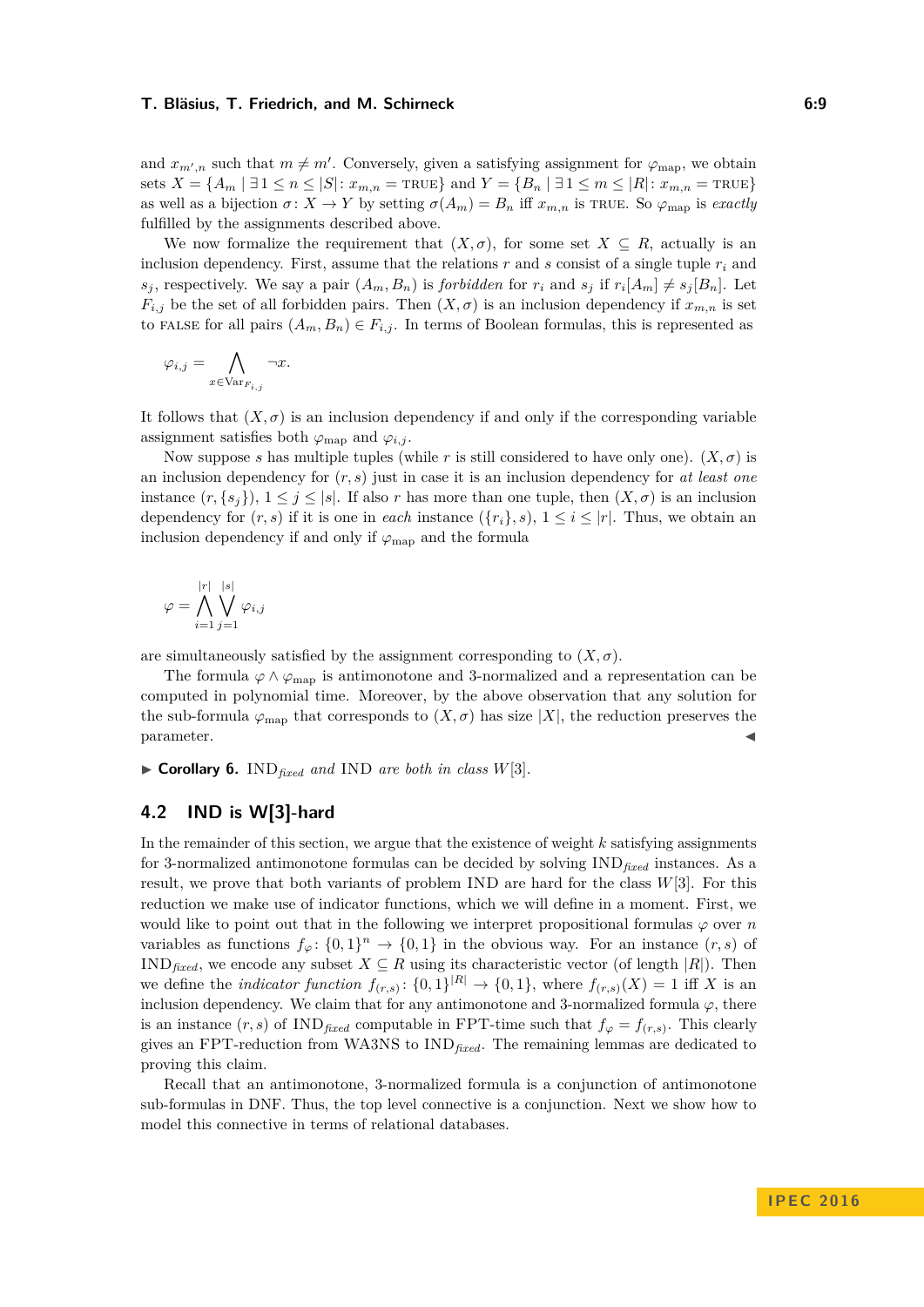#### **6:10 The Parameterized Complexity of Dependency Detection in Relational Databases**

<span id="page-9-1"></span>**Example 7.** Let  $(r^{(1)}, s^{(1)})$  and  $(r^{(2)}, s^{(2)})$  be two instances for the problem  $\text{IND}_{\text{fixed}}$  (all *relations are over the same schema R)* with indicator functions  $f^{(1)}$  *and*  $f^{(2)}$ *, respectively. Then there exists an instance*  $(r, s)$  *(over R)*, having size  $|r| = |r^{(1)}| + |r^{(2)}|$  *and*  $|s| =$  $|s^{(1)}| + |s^{(2)}|$ , with indicator function  $f_{(r,s)} = f^{(1)} \wedge f^{(2)}$ .

**Proof.** W.l.o.g. assume that the values appearing in  $r^{(1)}$  and  $s^{(1)}$  are disjoint from those in  $r^{(2)}$  and  $s^{(2)}$ . We straightforwardly construct instance  $(r, s)$  by defining  $r = r^{(1)} \cup r^{(2)}$ and  $s = s^{(1)} \cup s^{(2)}$ . Obviously, the construction matches the requirements on both the computability and size of the resulting instance. It remains to show that  $f_{(r,s)} = f^{(1)} \wedge f^{(2)}$ .

Equivalently, we show that  $X$  is an inclusion dependency in  $(r, s)$  if and only if it is one in both sub-instances  $(r^{(1)}, s^{(1)})$  and  $(r^{(2)}, s^{(2)})$ . First, suppose the condition holds. Then, for every tuple  $r_i^{(1)} \in r^{(1)}$ , there exists a tuple  $s_j^{(1)} \in s^{(1)}$  with  $r_i^{(1)}$  $s_i^{(1)}[X] = s_j^{(1)}$  $j^{(1)}[X]$ , and the same holds for  $r^{(2)}$  and  $s^{(2)}$ . As all said tuples are also present in  $(r, s)$ , X is an inclusion dependency there as well. Conversely, suppose *X* is not an inclusion dependency in, say,  $(r^{(1)}, s^{(1)})$ . Then  $r^{(1)}$  has a tuple  $r_i^{(1)}$  $i^{(1)}$  such that  $r_i^{(1)}$  $i^{(1)}$  disagrees on *X* with *every*  $s_j^{(1)} \in s^{(1)}$ . By construction,  $r_i^{(1)}$  $i_j^{(1)}$  is also in *r*. Moreover, all tuples in *s* belong either to  $s^{(1)}$  or have completely disjoint values. This results in  $r_i^{(1)}$  $i^{(1)}[X] \neq s_j[X]$  for every  $s_j \in s$  as desired.

One could hope that there is a similar method treating disjunctions. However, we believe that there is none that is both computable in FPT-time and compatible with a complementing method for conjunctions (e.g. the one shown above). The reasoning is as follows: Negative literals are easily expressible as instances of IND*fixed* using pairs of single-tuple relations. Together with FPT-time procedures of constructing conjunctions as well as disjunctions one could encode antimonotone Boolean formulas of *arbitrary logical depth*. According to the Antimonotone Collaps Theorem by Downey and Fellows [\[11\]](#page-11-6) this would render IND*fixed* to be hard for *all* classes  $W[t]$ . As a consequence of Theorem [5](#page-7-0) (in conjunction with Lemma [4\)](#page-7-1) the *W*-hierarchy would collapse to the level *W*[3]. That being said, there is a method specifically tailored to antimonotone formulas in DNF.

<span id="page-9-0"></span>**Lemma 8.** Let  $\varphi$  be an antimonotone formula in DNF. Then there is an instance  $(r, s)$ *for problem*  $IND_{\text{fixed}}$  *of size polynomial in*  $|\varphi|$  *such that*  $f_{\varphi} = f_{(r,s)}$ *.* 

**Proof.** Let  $x_1, \ldots, x_n$  be the variables of formula  $\varphi$ . Define schema  $R = \{A_1, \ldots, A_n\}$  by identifying each variable  $x_i$  with attribute  $A_i$ . To build the instance  $(r, s)$  over the schema *R*, we first describe the relation *r* and then construct *s* accordingly.

As  $\varphi$  is a DNF formula, it is the disjunction of conjunctive clauses  $c_1, \ldots, c_m$ . For each clause  $c_j$ , we create the tuple  $r_j$  by setting  $r_j[A_i] = j$  if  $x_i$  occurs in  $c_j$  and  $r_j[A_i] = 0$ otherwise. For example, the clause  $c_1 = (\neg x_1 \land \neg x_2 \land \neg x_3)$  in Figure [3](#page-10-1) leads to the tuple  $(1,1,1,0,0,0)$ . Relation *s* is obtained by first creating *m* copies of *r*. In the *j*-th copy we then set the value for attribute  $A_i$  to the special symbol "−" whenever  $x_i$  occurs in the conjunctive clause  $c_j$ ; see Figure [3](#page-10-1) again. Note that |R| equals the number of variables of  $\varphi$ and  $|r|$  is linear while  $|s|$  is quadratic in the number of conjunctive clauses in  $\varphi$ . In total, the size of the instance  $(r, s)$  is polynomial in  $|\varphi|$ . It is left to show that  $f_{\varphi} = f_{(r,s)}$ .

First, suppose  $f_{\varphi}(X) = 1$  for some binary vector X of length |R| or, equivalently, a subset  $X \subseteq R$ . We show that  $f_{(r,s)}(X) = 1$ . Necessarily, we have  $f_{c_j}(X) = 1$  for at least one conjunctive clause  $c_j$  and since the clause contains only negative literals, all of its variables evaluate to 0. This is equivalent to *X* not containing any attributes corresponding to variables occurring in *c<sup>j</sup>* . In the *j*-th copy of *r* in *s* the values were changed to "−" for exactly those attributes. Thus, restriction  $s[X]$  comprises an exact copy of  $r[X]$ , resulting in  $f_{(r,s)}(X) = 1$ by definition.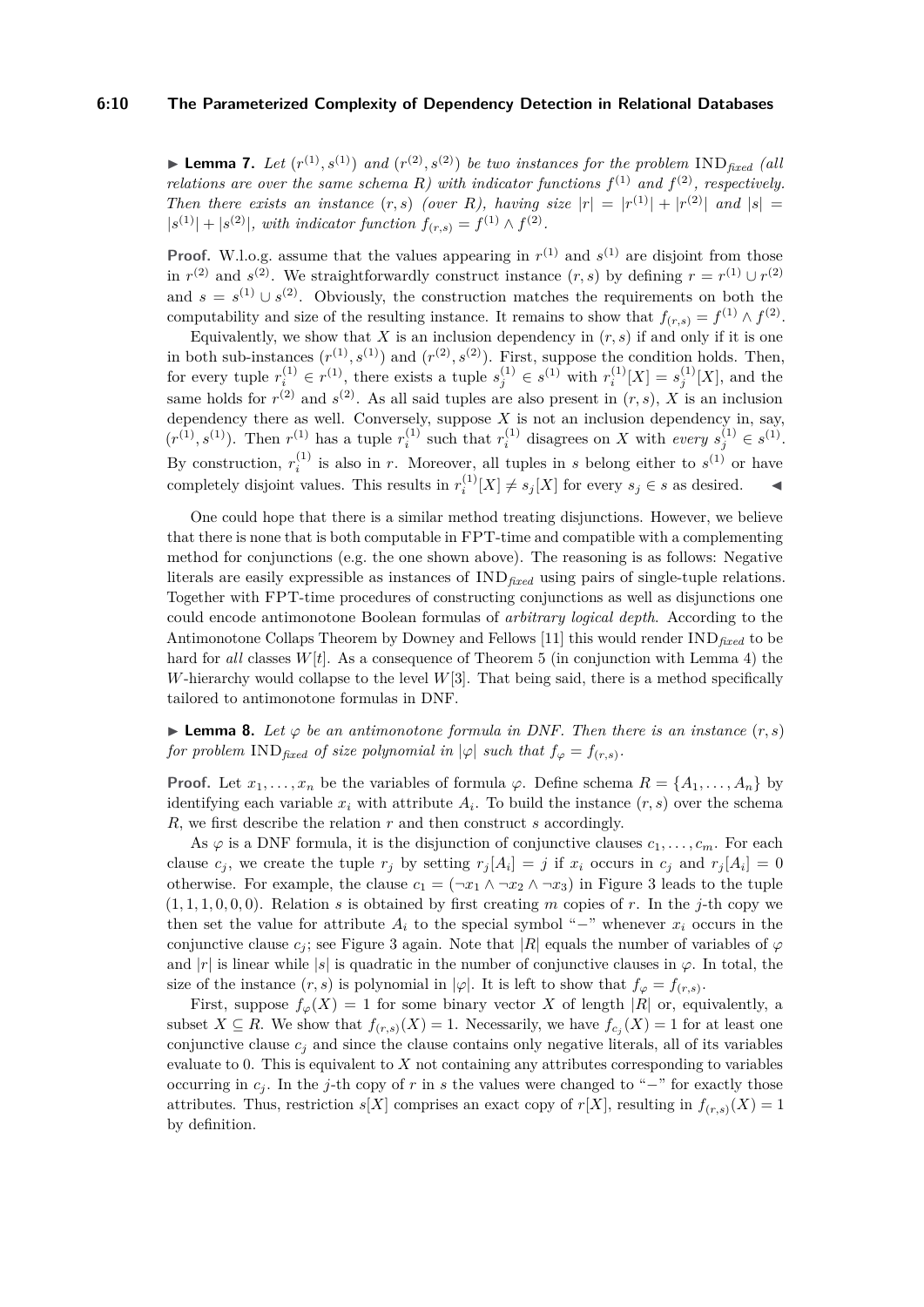<span id="page-10-1"></span>

| $\varphi = c_1 \vee c_2 \vee c_3$                               | $A_1$ $A_2$ $A_3$ $A_4$ $A_5$ $A_6$         |  |  |  | $A_1$ $A_2$ $A_3$ $A_4$ $A_5$ $A_6$ |  |  |
|-----------------------------------------------------------------|---------------------------------------------|--|--|--|-------------------------------------|--|--|
| $c_1 = (\neg x_1 \land \neg x_2 \land \neg x_3)$                | $1 \quad 1 \quad 1 \quad 0 \quad 0 \quad 0$ |  |  |  | $- - - 0 0 0$                       |  |  |
| $c_2 = (\neg x_2 \land \neg x_4 \land \neg x_5)$                | $0 \t2 \t0 \t2 \t2 \t0$                     |  |  |  | $- - - 2 2 0$                       |  |  |
| $c_3 = (\neg x_1 \land \neg x_3 \land \neg x_4 \land \neg x_6)$ | 3 0 3 3 0 3                                 |  |  |  | $- - - 3 0 3$                       |  |  |
|                                                                 |                                             |  |  |  | $1 - 1 - - 0$                       |  |  |
|                                                                 |                                             |  |  |  | $0 - 0 - - 0$                       |  |  |
|                                                                 |                                             |  |  |  | $3 - 3 - - 3$                       |  |  |
|                                                                 |                                             |  |  |  | $-1 - - 0 -$                        |  |  |
|                                                                 |                                             |  |  |  | $-2 - -2 -$                         |  |  |
|                                                                 |                                             |  |  |  | $- 0 - - 0 -$                       |  |  |

**Figure 3** Illustration of Lemma [8.](#page-9-0) Formula *ϕ* is on the left (with the three conjunctive clauses  $c_1, c_2, c_3$ , relation *r* in the center and relation *s* on the right.

For the opposite direction, suppose  $f_\varphi(X) = 0$ . Then, for each conjunctive clause, at least one variable evaluates to 1 and, consequently, for each tuple in *s*, the value of at least one attribute in *X* was replaced by "−". As *r* does not contain the special symbol "−" at all, *X* is not an inclusion dependency, i.e.,  $f_{(r,s)}(X) = 0$ .

Lemma [8](#page-9-0) in combination with Lemma [7](#page-9-1) implies that, given an antimonotone 3-normalized formula  $\varphi$ , we can build an instance  $(r, s)$  of problem IND<sub>fixed</sub> in FPT-time (even polynomial) such that  $f_{\varphi} = f_{(r,s)}$ . Using the findings of Section [4.1,](#page-7-2) this proves the desired theorem.

 $\blacktriangleright$  **Theorem 9.** IND<sub>fixed</sub> and IND are *W*[3]-complete.

## <span id="page-10-0"></span>**5 Conclusion**

We have determined the complexity of various dependency problems when parameterized by the solution size. Our results imply that these problems do *not* admit FPT algorithms unless the *W*-hierarchy at least partially collapses. This is unfortunate, the choice of parameter appears to be very natural in the sense that the requirement of a small solution size is regularly met in practice (Figure [1\)](#page-1-0). Notwithstanding our results, one can still obtain FPT algorithms by using *other* parameters. As an example, to solve the problem Unique for a relation *r* over the schema *R* (and similar considerations hold for FD and IND), one can consider all subsets of *R* and check for each whether it is a unique column combination. This takes polynomial time for each of the  $2^{|R|}$  subsets. Thus, this leads to an FPT-algorithm with  $|R|$  as parameter. This is of course not very satisfying, as assuming  $|R|$  to be small is a much stronger assumption than assuming the solution size to be small.

Similarly, one could consider the maximum number *d* of attributes on which two tuples in a relation *r* disagree. Then any pair of tuples yields up to *d* candidate attributes such that at least one of these attributes must be contained in every unique column combination. Thus, one can check whether there is a solution of size *k* to the problem Unique by using a bounded search tree of height *k* with nodes of degree at most *d*. This gives an FPT algorithm with respect to the parameter  $d + k$ . However, assuming that any two pairs in a relation differ only on a few columns seems to be an unrealistic assumption for most data sets.

We leave it as an open problem for future research to figure out properties of realistic instances that can explain and hopefully even improve the running times of practical methods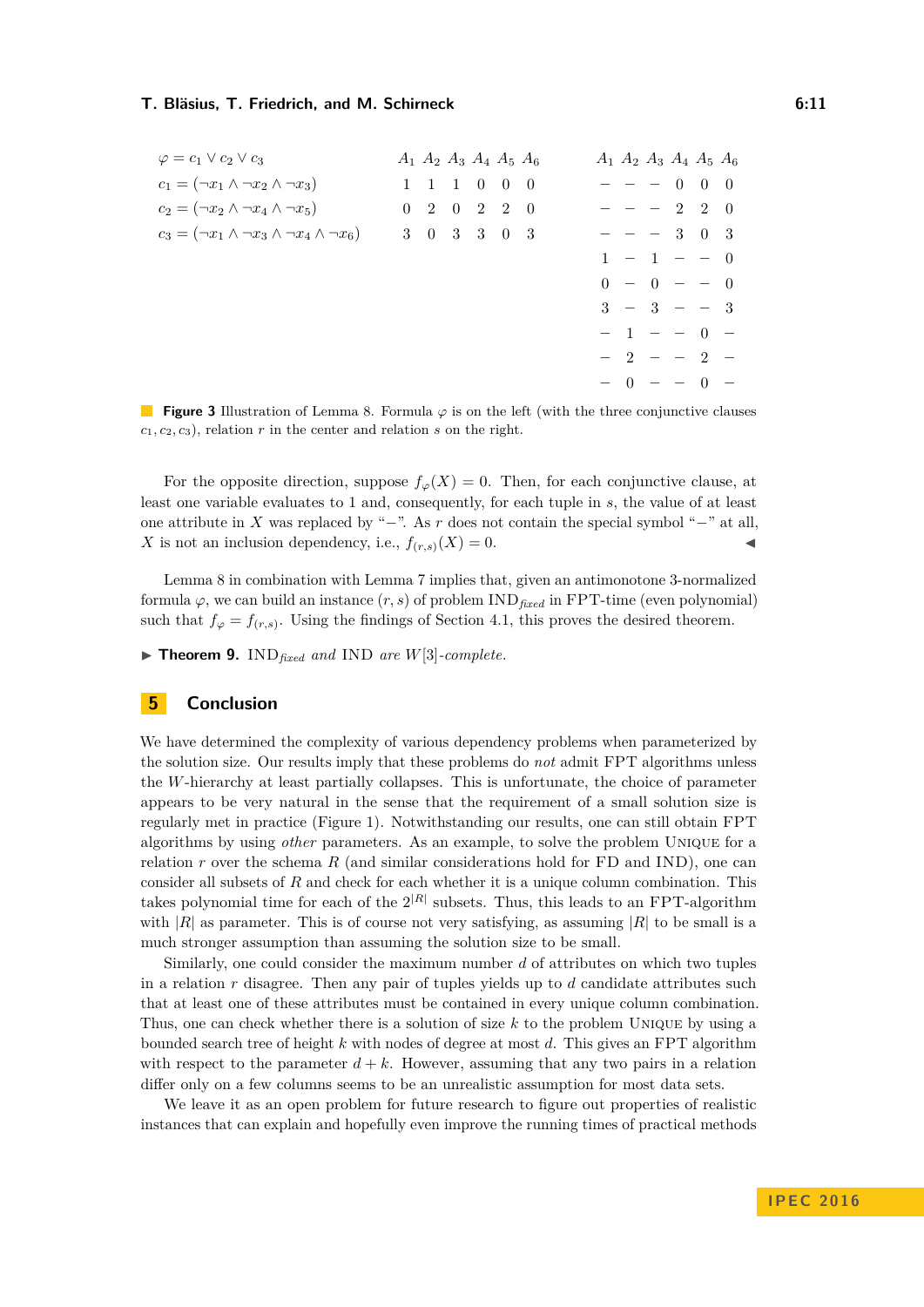## **6:12 The Parameterized Complexity of Dependency Detection in Relational Databases**

for dependency detection in relational databases. For example, by designing a multivariate algorithm with more than one parameter.

**Acknowledgement.** We would like to thank Sebastian Kruse, Felix Naumann and Thorsten Papenbrock for the interesting discussions that initiated our research on this topic, for their continued support and of course for providing us with the data presented in the introduction. We also want to thank Christoph Keßler for proof-reading an early draft of this paper and Sharon Nemeth for revising the final version.

#### **References**

- <span id="page-11-0"></span>**1** Ziawasch Abedjan, Lukasz Golab, and Felix Naumann. Profiling relational data: a survey. *The VLDB Journal*, 24:557–581, 2015.
- <span id="page-11-2"></span>**2** Tatsuya Akutsu and Feng Bao. Approximating minimum keys and optimal substructure screens. In *Proceedings of the 2nd Annual International Conference on Computing and Combinatorics (COCOON)*, volume 1090 of *LNCS*, pages 290–299. Springer, 1996. [doi:](http://dx.doi.org/10.1007/3-540-61332-3_163) [10.1007/3-540-61332-3\\_163](http://dx.doi.org/10.1007/3-540-61332-3_163).
- <span id="page-11-1"></span>**3** Catriel Beeri, Martin Dowd, Ronald Fagin, and Richard Statman. On the structure of armstrong relations for functional dependencies. *Journal of the ACM*, 31:30–46, 1984. [doi:10.1145/2422.322414](http://dx.doi.org/10.1145/2422.322414).
- <span id="page-11-8"></span>**4** Jianer Chen and Fenghui Zhang. On product covering in 3-tier supply chain models: Natural complete problems for *W*[3] and *W*[4]. *Theoretical Computer Science*, 363:278–288, 2006. [doi:10.1016/j.tcs.2006.07.016](http://dx.doi.org/10.1016/j.tcs.2006.07.016).
- <span id="page-11-5"></span>**5** Marek Cygan, Fedor V. Fomin, Lukasz Kowalik, Daniel Lokshtanov, Dániel Marx, Marcin Pilipczuk, Michal Pilipczuk, and Saket Saurabh. *Parameterized Algorithms*. Springer, 2015. [doi:10.1007/978-3-319-21275-3](http://dx.doi.org/10.1007/978-3-319-21275-3).
- <span id="page-11-11"></span>**6** C. J. Date. *An Introduction to Database Systems*. Addison-Wesley Longman Publishing, Boston, MA, USA, 8th edition, 2003.
- <span id="page-11-3"></span>**7** Scott Davies and Stuart Russell. NP-completeness of searches for smallest possible feature sets. Technical report, AAAI, 1994.
- <span id="page-11-14"></span>**8** Rodney G. Downey and Michael R. Fellows. Fixed-parameter tractability and completeness. *Congressus Numerantium*, 87:161–178, 1992.
- <span id="page-11-9"></span>**9** Rodney G. Downey and Michael R. Fellows. Fixed-parameter tractability and completeness I: Basic results. *SIAM Journal on Computing*, 24:873–921, 1995.
- <span id="page-11-10"></span>**10** Rodney G. Downey and Michael R. Fellows. Fixed-parameter tractability and completeness II: On completeness for *W*[1]. *Theoretical Computer Science*, 141:109–131, 1995.
- <span id="page-11-6"></span>**11** Rodney G. Downey and Michael R. Fellows. *Fundamentals of Parameterized Complexity*. Texts in Computer Science. Springer, 2013. [doi:10.1007/978-1-4471-5559-1](http://dx.doi.org/10.1007/978-1-4471-5559-1).
- <span id="page-11-13"></span>**12** Thomas Eiter and Georg Gottlob. Hypergraph transversal computation and related problems in logic and AI. In *Proceedings of the 8th European Conference on Logics in Artificial Intelligence*, pages 549–564, 2002. [doi:10.1007/3-540-45757-7\\_53](http://dx.doi.org/10.1007/3-540-45757-7_53).
- <span id="page-11-7"></span>**13** Martin Grohe. The parameterized complexity of database queries. In *Proceedings of the 20th Symposium on Principles of Database Systems*, pages 82–92, 2001. [doi:10.1145/](http://dx.doi.org/10.1145/375551.375564) [375551.375564](http://dx.doi.org/10.1145/375551.375564).
- <span id="page-11-4"></span>**14** Martti Kantola, Heikki Mannila, Kari-Jouko Räihä, and Harri Siirtola. Discovering functional and inclusion dependencies in relational databases. *International Journal of Intelligent Systems*, 7:591–607, 1992. [doi:10.1002/int.4550070703](http://dx.doi.org/10.1002/int.4550070703).
- <span id="page-11-12"></span>**15** Richard M. Karp. Reducibility among combinatorial problems. In *Proceedings of a symposium on the Complexity of Computer Computations*, pages 85–103, 1972. URL: <http://www.cs.berkeley.edu/~luca/cs172/karp.pdf>.